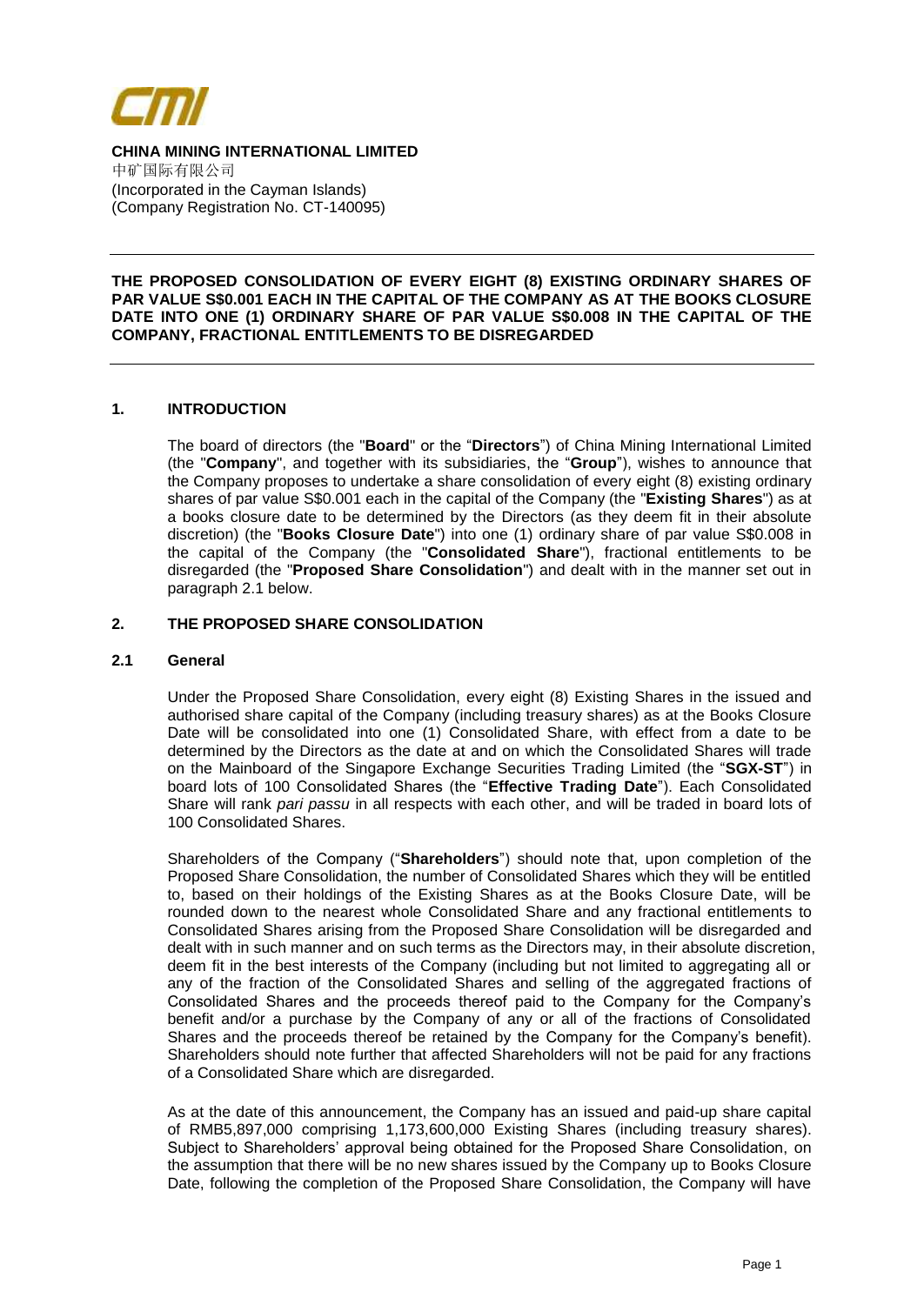an issued and paid-up share capital of RMB5,897,000 not exceeding 146,700,000 Consolidated Shares (including treasury shares).

The Proposed Share Consolidation will have no impact on the dollar value of the issued and paid-up share capital of the Company. The Proposed Share Consolidation will also not involve the diminution of any liability in respect of unpaid capital or the payment to any Shareholder of any paid-up capital of the Company and has no effect on the Shareholders' funds of the Group. Shareholders are not required to make any payment to the Company in respect of the Proposed Share Consolidation. The Proposed Share Consolidation will not cause any changes to the percentage shareholding of each Shareholder, other than nonmaterial changes due to rounding.

**Shareholders who hold less than eight (8) Existing Shares as at the Books Closure Date will not be entitled to any Consolidated Shares and will no longer be Shareholders upon completion of the Proposed Share Consolidation. Such Shareholders who wish to remain as Shareholders upon completion of the Proposed Share Consolidation are advised to purchase additional Existing Shares so as to increase their number of Existing Shares held to a multiple of eight (8) Existing Shares prior to the Books Closure Date.**

## **2.2 Rationale for the Proposed Share Consolidation**

The Directors believe that the Proposed Share Consolidation will generally be beneficial to the Company and its Shareholders for the following reasons:

#### **(a) Compliance with the Minimum Trading Price Requirement**

With effect from 2 March 2015, the SGX-ST implemented a minimum trading price ("**MTP**") requirement of S\$0.20 per share for shares of issuers listed on the Mainboard of the SGX-ST as a continuing listing requirement. A one-time transition period of 12 months from 2 March 2015 (i.e. until 1 March 2016) will be given to affected issuers to undertake corporate actions to meet the new requirement, and such issuers will only be placed on the watch-list if they are unable to meet the MTP requirement after this 12-month transition period. Issuers which are unable to take steps to raise its minimum trading price and exit the watch-list will be delisted after a 36-month period.

The Directors believe that the Proposed Share Consolidation would facilitate the Company's compliance with the MTP requirement.

## **(b) Reduction of the magnitude of volatility of the share price**

As share trading may involve certain minimum fixed expenses (such as minimum brokerage fees), low traded share prices translate to higher transaction costs, relative to the trading price, for each trading of one board lot of shares of the Company. In addition, the low traded share price may encourage speculation in the shares of the Company, which may result in excessive share price volatility. The Board therefore believes that the Proposed Share Consolidation may serve to reduce the fluctuation in magnitude of the Company's market capitalisation and reduce the percentage transaction cost for trading in each board lot of shares of the Company.

### **(c) Increase in the market interest and attractiveness of the Company and its shares**

The Proposed Share Consolidation will rationalise the share capital of the Company by reducing the number of shares outstanding resulting in a corresponding increase in the calculation of theoretical trading price per Consolidated Share and net tangible assets per Consolidated Share. The Proposed Share Consolidation may also increase the profile of the Company amongst the institutional investors and the coverage of the Company amongst research houses and fund managers.